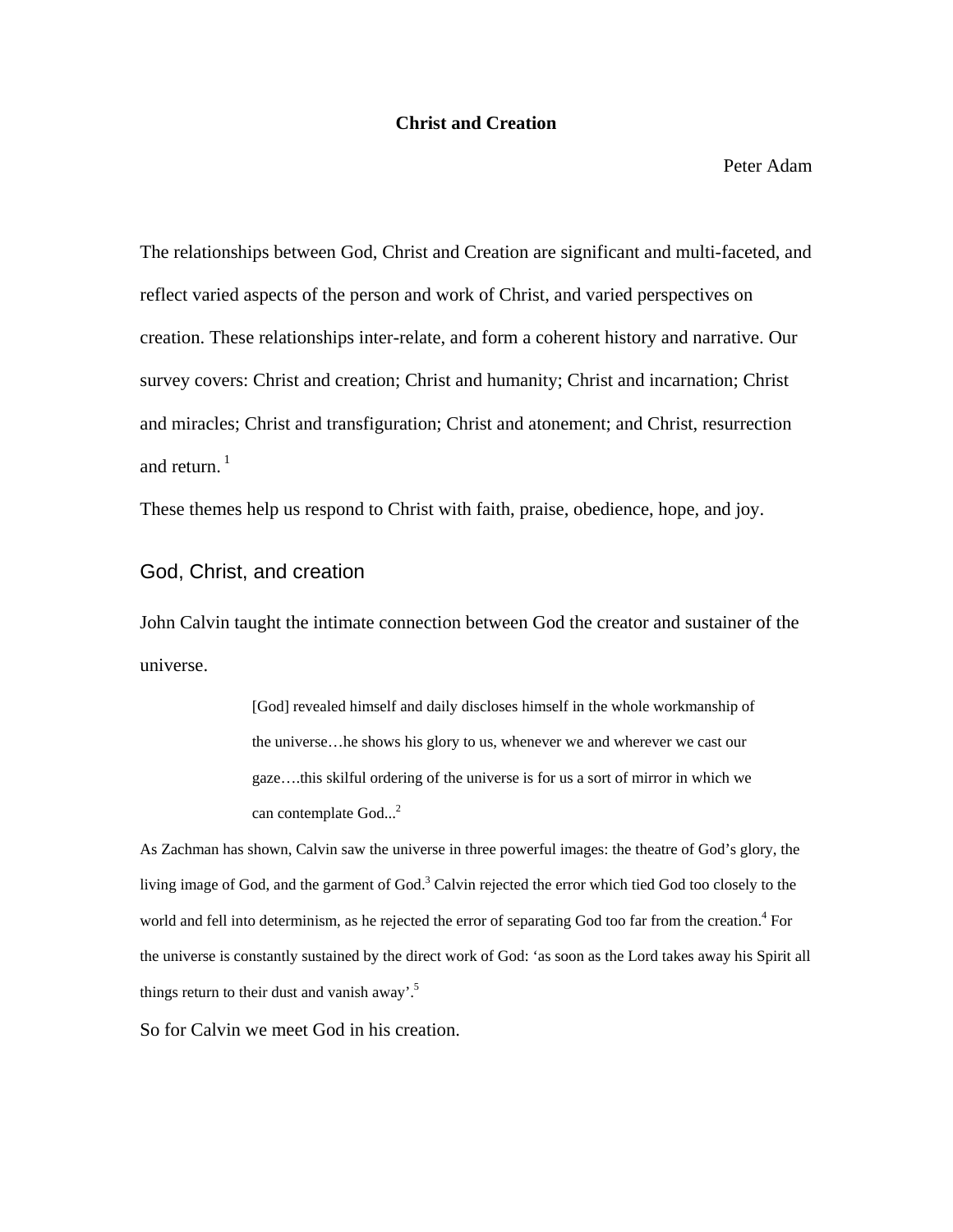O, if we were only truly committed to God! I assure you: all the elements would sing to us and we, we would get to hear in this world a melody made in heaven, so utterly beautiful.<sup>6</sup>

Similarly Thomas Traherne had a sophisticated theology of God and the creation.

The Image of God is the most Perfect Creature. Since there cannot be two GODs the utmost Endeavor of Almighty Power is the Image of GOD. It is no Blasphemy to say that GOD cannot make a GOD: the Greatest Thing that He can make is His Image: A most Perfect Creature, to enjoy the most perfect Treasures, in the most perfect Maner.<sup>7</sup>

He knew that God was Trinity.

Since as thou, O Father, enjoyest all things,

In creating us to Glory;

Thine eternal Son enjoyth all things

In Redeeming them for us;

And us for them;

And by the joy that he taketh

In seeing us attain

The End of our Redemption.

Yes since the Holy Ghost, by Goodness,

Enjoyeth all Things

In his elect People...<sup>8</sup>

And he celebrated the creation of God's good works, and their redemption through

Christ.

To him that sitteth upon the Throne,

Because he created them.

To the Lamb for evermore,

Because he purchased them for us.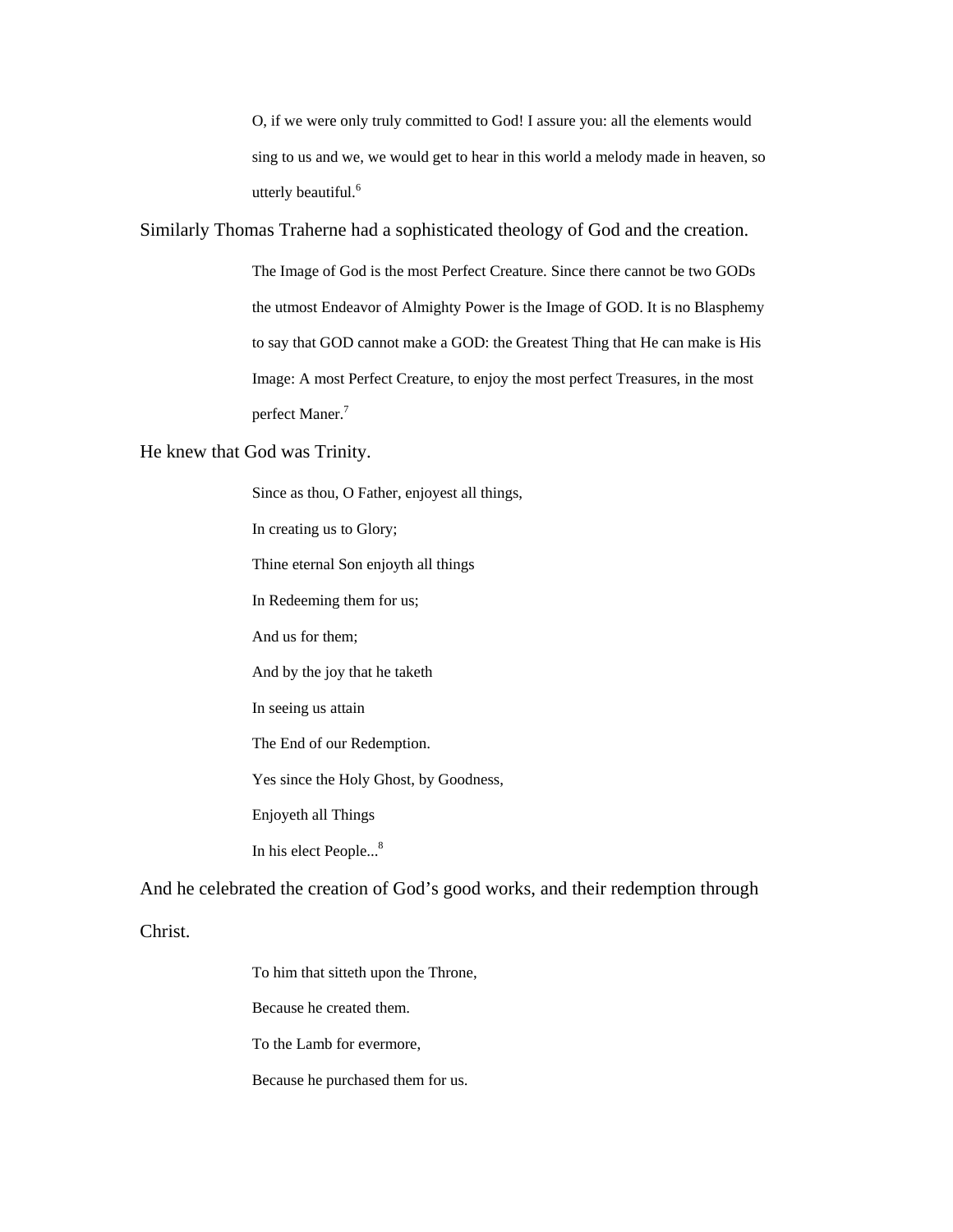That we shall hear all Creatures,

In Heaven and Earth,

So praising thee...<sup>9</sup>

We find the same awareness in Rowan Williams:

It [the creation] depends on him moment by moment, carried along on the current of his activity. Behind and beneath everything we encounter is this action. We may look at something that seems unmoving and unchanging like the pillars of a cathedral or the peaks of a mountain, but what is within and beyond it is an intense energy and movement.<sup>10</sup>

Similarly, Lossky wrote these words:

The created universe… appears as an entirely new being, as creation fresh from the hands of the God of Genesis, 'who saw that it was good', a created universe willed by God and the joy of His Wisdom, 'a harmonious ordinance', 'a marvellously composed hymn to the power of the Almighty', as St Gregory of Nyssa says.<sup>11</sup>

What sins do we commit in regard to God's creation? We may selfishly use the creation, damage its integrity, reduce its usefulness, and fail to 'serve the land' [Gen 2:15, 4:2, my  $tr<sup>12</sup>$ . We may ignore or neglect the creation, and fail to see its wonder and delight, and fail to receive it as the good gift of God. We may worship or serve the creation, and fail to worship and serve God its creator, receiving the gift, but not the giver. We may misuse it by destroying it, or by worshipping it. When we misuse the creation, we damage the creation, we damage ourselves, and we sin against God and Christ, from whom and by whom all creation exists.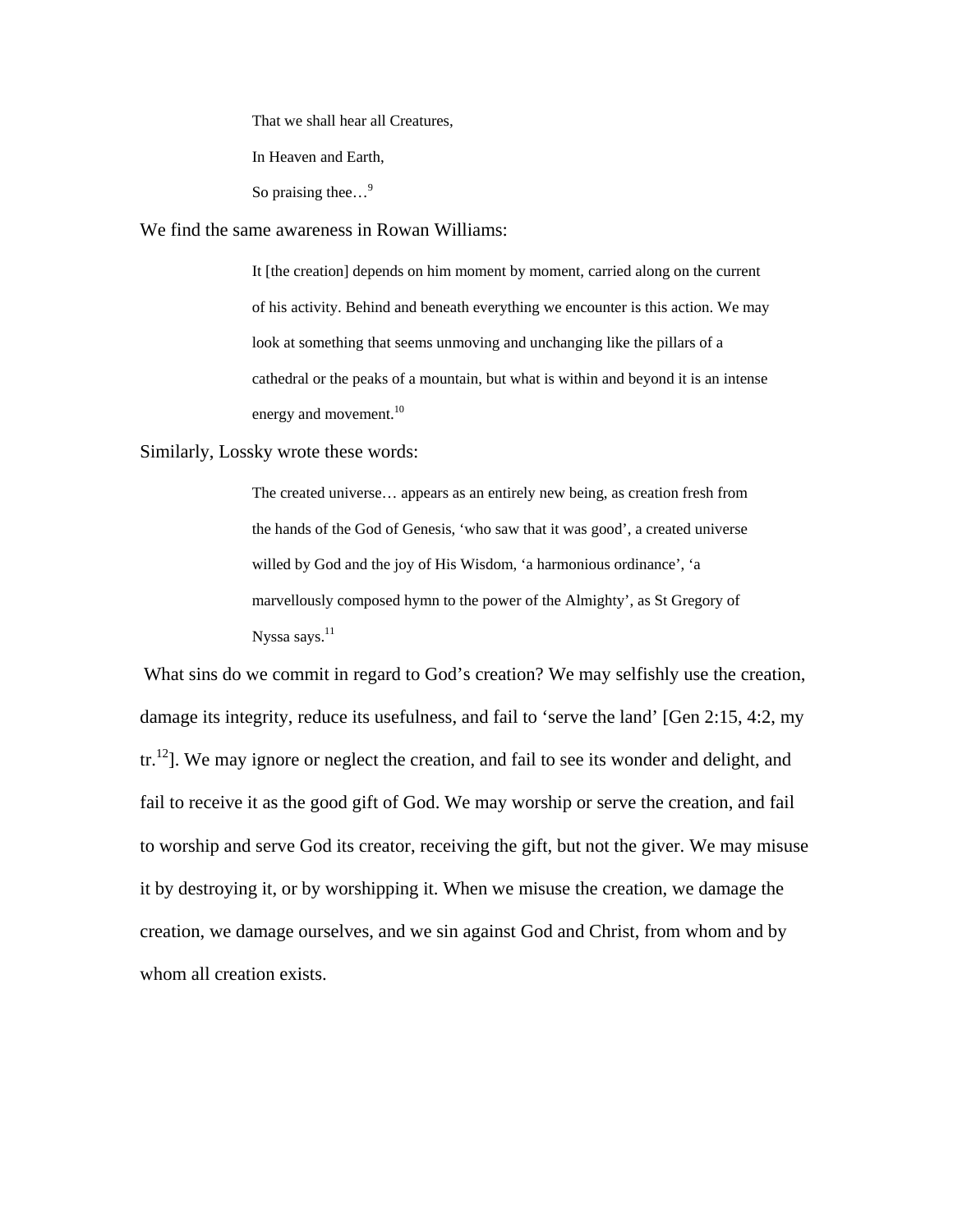## Christ and humanity

Humanity is made in the image of God, to reflect the character of God, to represent God, to work for God, to serve God's purposes, and to love God. As the universe is the work of God, his theatre, image and garment, humanity should respect the universe, and care for it. Calvin wrote:

> Let him who possesses a field, so partake of its yearly fruits, that he may not suffer the ground to be injured by his negligence; but let him endeavour to hand it down to posterity as he received it, or even better cultivated. Let him so feed on its fruits, that he neither dissipates it by luxury, nor permits it to be marred or ruined by neglect…let every one regard himself as the steward of God in all things he possesses.13

For Calvin, the glory of humanity lies in the capacities and gifts given to us by God. For the invention of arts, and of other things which serve to the common use and conveniences of life, is a gift of God by no means to be despised, and a faculty worthy of commendation….the excellent gifts of the Spirit are diffused throughout the whole human race. $14$ 

And again,

For astronomy is very pleasant, but also very useful to be known: it cannot be denied that this art unfolds the admirable wisdom of God.<sup>15</sup>

For all gifts such as justice, liberal and manual arts, philosophy, rhetoric, medicine, mathematics, and artistry come from the Spirit of God.

> If we regard the Spirit of God as the sole fountain of truth, we shall neither reject the truth itself, nor despise it wherever it shall appear, unless we wish to dishonour the Spirit of God.<sup>16</sup>

Whereas Adam was 'the man from dust', Christ is 'the man from heaven' [1 Cor 15:47]. So Christ is the fulfilment or apotheosis of humanity, who came to be and to do all that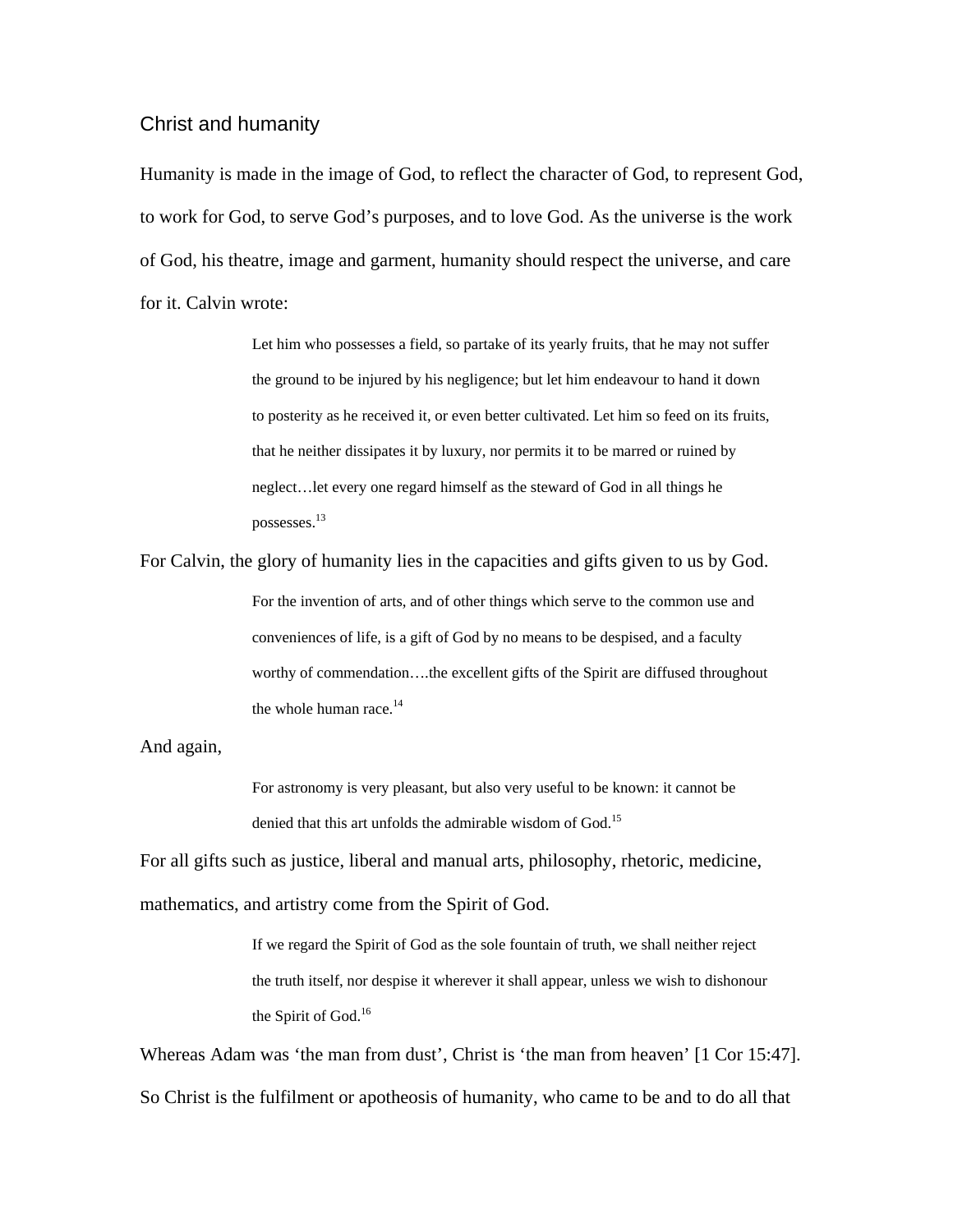humanity was intended to be and do, to repair and recreate all that humanity damaged, and to bring salvation and healing to humanity and to the creation. So, 'as we have born the image of the man of dust, we will also bear the image of the man of heaven' [1 Cor 15:49]. All that is wonderful about humanity in the plan of God is fulfilled in Jesus Christ.

In *The Discarded Image*,<sup>17</sup> C. S. Lewis showed the immense contrast between the ways in which a person in Medieval Europe thought about the universe, and the ways modern people of the West think about the universe. He pictured a Medieval person going out to look at the stars on a cloudless night. Though that person would have thought that the earth was the geographical centre of the universe, looking at the stars he or she would have felt as if they were looking into the centre of reality, to God's heaven, looking from the outside into the centre. A modern Western person knows that the earth is not the centre of the universe, yet, when looking 'up' at the stars, feels that the earth is the centre, and that the stars are 'out there.' So although we know that we do not live in a geocentric, earth-centred universe, we frequently act as if we are the centre of the universe. We have replaced God.

Yet humanity is also distorted by sin, and this distortion brings futility to the relationship between humanity and the creation, and also distorts the creation itself: 'cursed is the ground because of you; you are dust, and to dust you shall return' [Gen 3:17-19].

The curse found in Genesis 3 is reflected in the theme of futility in Ecclesiastes and Romans 8. It pervades human life, and also the creation. So our groaning resonates with the groaning of the creation:

> We know that the whole creation has been groaning in labour pains until now; and not only the creation, but we ourselves, who have the first fruits of the Spirit,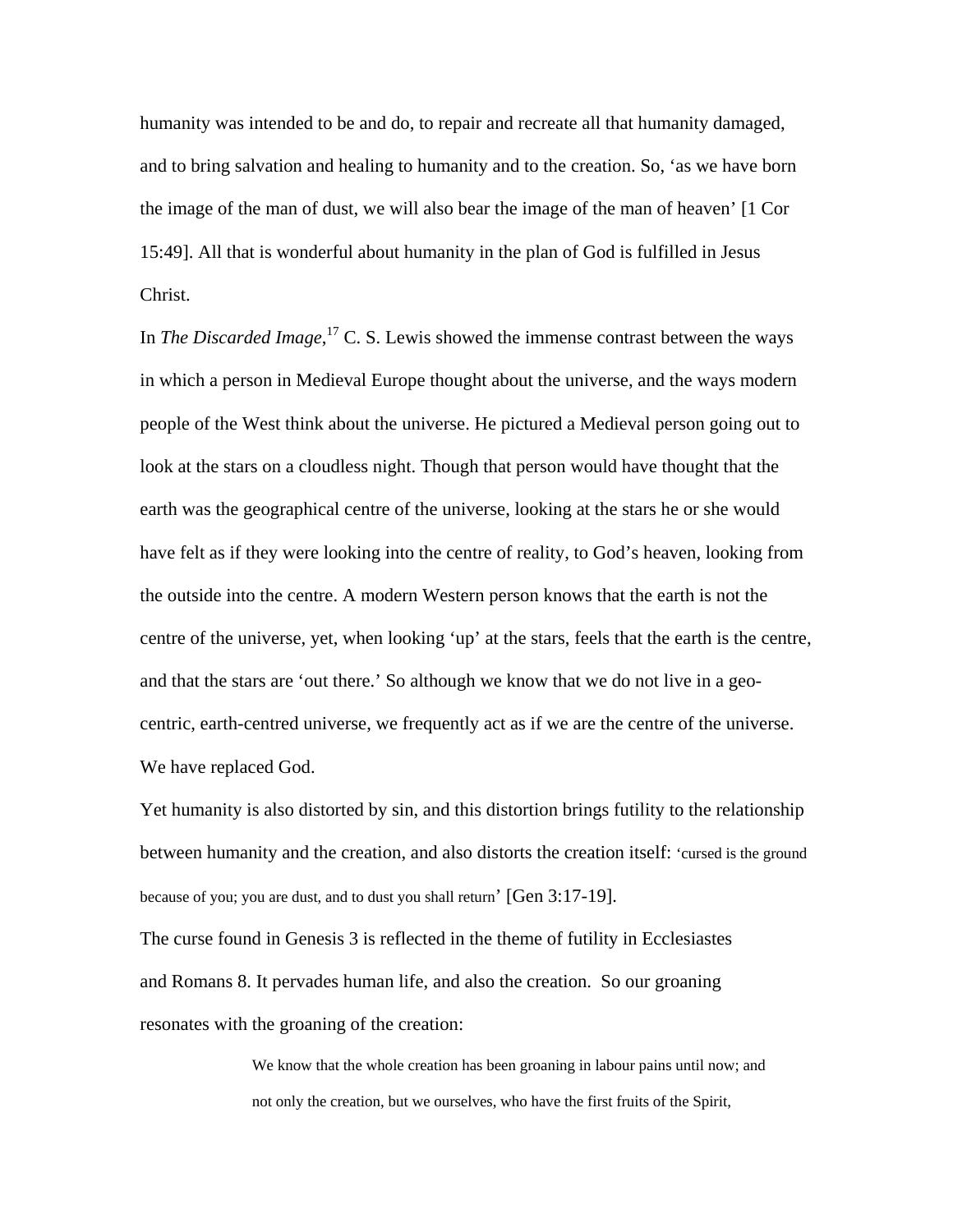groan inwardly while we wait for adoption, the redemption of our bodies [Rom 8:22,23].

And Hebrews gives a Christological perspective on both humanity and creation: But someone has testified somewhere, 'What is a human that you are mindful him, or the son of man, that you care for him? ...you have crowned him with glory and honour, subjecting all things under his feet.' Now in subjecting all things to him, God left nothing outside his control. As it is, we do not yet see everything in subjection to him, but we do see Jesus…now crowned with glory and honour because of the suffering of death, that by the grace of God he might taste death for everyone [Heb 2:6-9 my translation<sup>18</sup>].

# Christ and incarnation

There could be no more powerfully close connection between God and creation than the incarnation of the eternal Son of God, his taking ordinary human flesh in Mary's womb, his birth, his suffering, his death and his resurrection and glorification. It was not that God came disguised as a human, in the likeness of a human, or just in a human body. Christ was 'God from God, light from light, true God of true God…of the same substance as the Father.' In Christ, the creator assumed the creation, the Word, who was 'with God', and who 'was God', 'became flesh', not by giving up being the Word, but by adding humanity, by incarnation  $\text{[Jn 1:1-14]}^{19}$ 

In a desire to focus on this mystery of the Incarnation some speak as if there was no significant connection between God and the creation until the incarnation, that the Word became incarnate in alien territory, and established divine-earthy contact for the first time. Of course this view ignores the doctrine of God the creator and sustainer of the universe. As John wrote of the eternal Word: 'All things came into being through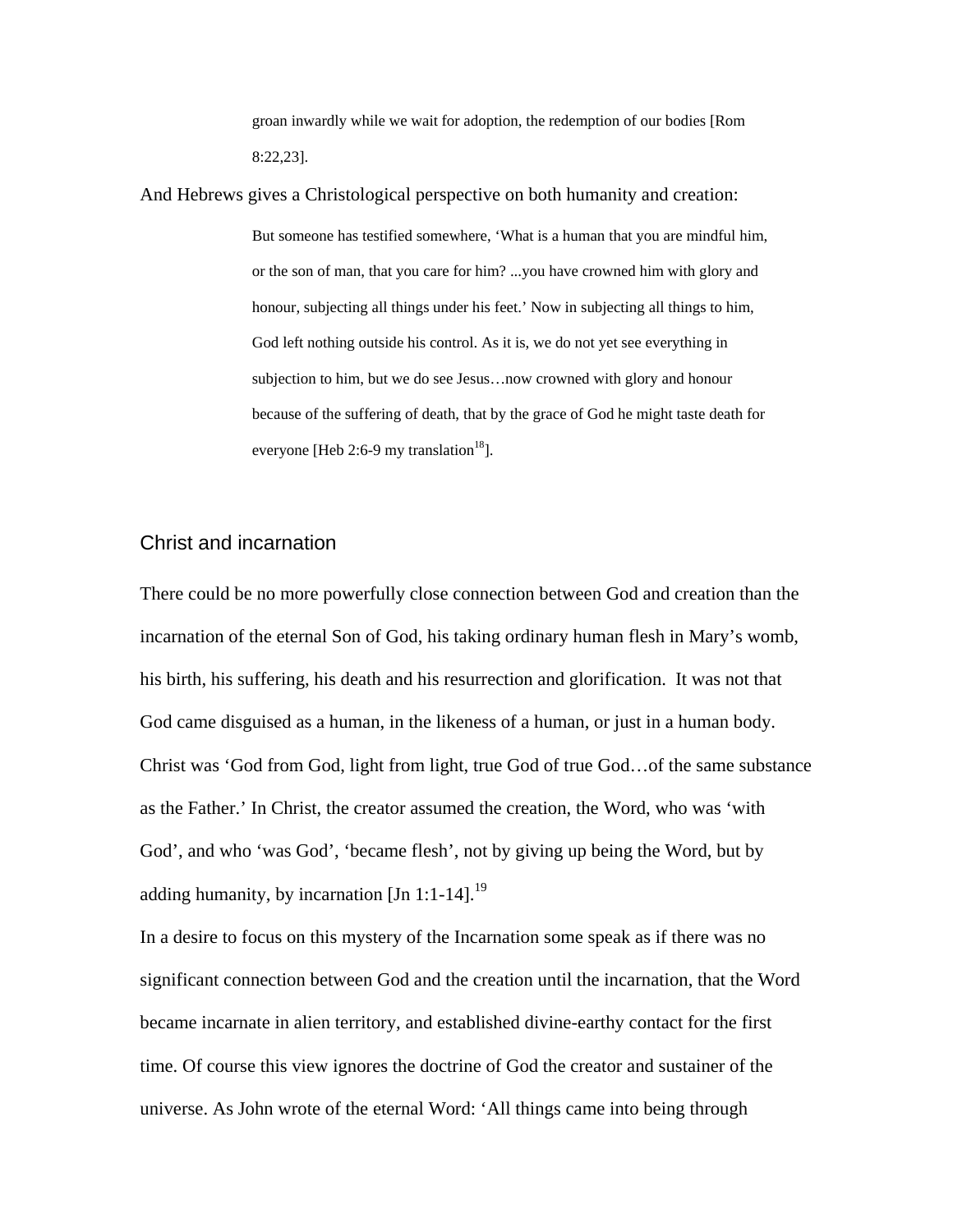him...He was in the world, and the world was made through him' [Jn 1:3,10]. It was the creator Word who became incarnate, who became flesh.

In his incarnation, Christ the Word revealed humanity, as well as divinity. He was 'the image of the invisible God,' [Col 1:15], the perfect example of a human made in God's image. And as humanity has a responsibility for the welfare of creation, so Christ, as 'the firstborn of all creation' [Col 1:15], demonstrated that responsibility uniquely, representatively, comprehensively, and effectively [Col 1:15-20].

Christ was the Word made ephemeral flesh, the Son incarnate in dusty, earthy humanity. So the incarnate Christ, through whom all was made, in whom all things hold together, will take the creation from 'groaning' to 'glory' [Rom. 8: 18-23].<sup>20</sup> Christ not only fulfils the redemptive gifts of the first age of salvation of the Old Testament in his death and resurrection, he also comes 'to fulfil the first creation by its renewal,' for he is 'the mighty perfecter of creation'.<sup>21</sup>

#### Christ and miracles

Christ's miracles of healing and deliverance, and his nature miracles, were signs of God's presence in him.

> The glory of God, who is the Creator of the world of the elements and who ruled over the waters from the very beginning, is made known in the figure of Jesus and in his activity…With unparalleled sovereignty in the midst of a mediocre and ailing world he brings to men the great health of  $God.<sup>22</sup>$

The point is not just that the miracles happened: it is also that God is personally present in Christ doing these miracles. God was personally present to do the miracles of the Bible, and he was personally and substantially present in the incarnate Son in the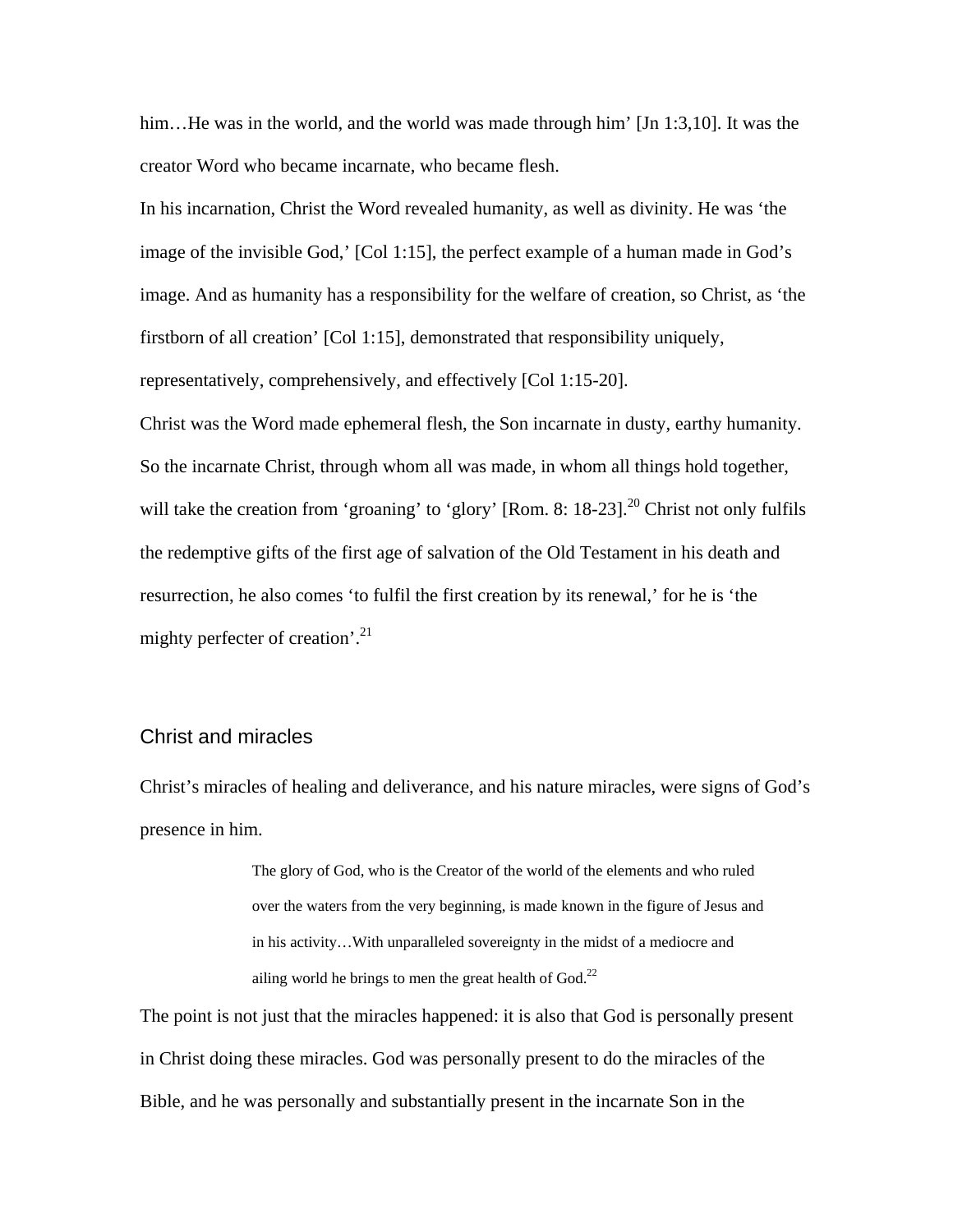miracles of Jesus Christ. For God who created and sustains the creation is personally present in Christ bringing health, freedom, and signs of the renewal of the creation, which will finally be fulfilled when Christ comes again to the earth. The miracles of Christ are signs of the future cosmic rebirth and resurrection, as the resurrection of Christ is the first fruits of his resurrection and rebirth.

# Christ and transfiguration

We find the same trajectory in the narrative of the transfiguration of Christ, or his 'glorification'.23 For the sight of the transfiguration of Christ, reinforced by the words of God addressed to the disciples, is both a revelation of divinity and of transformed humanity. The glory is divine glory, but it is also human glory, which anticipates the work of the Spirit in believers, as, seeing the glory of the Lord, they are changed into his likeness 'from one degree of glory to another', by the work of the Spirit [2 Cor. 3:18]. And this transformation of believers anticipates both our final transformation, and also the transformation of the universe, as we have seen.In the words of Joseph Hall, of the  $17<sup>th</sup>$  Century,

> Christ is our head, we are his members; as we all were in the first Adam, both innocent and sinning; so are we in the second Adam…shining in Tabor…We are not so sure of death, as of transfiguration; all the days of our appointed time we will wait, therefore, until the days of our changing shall come.<sup>24</sup>

And again,

He that would not have his transfiguration spoken of till he were raised, would have it spoken of all the world over now that he is raised and ascended, that by his momentary glory we may judge of the eternal.<sup>25</sup>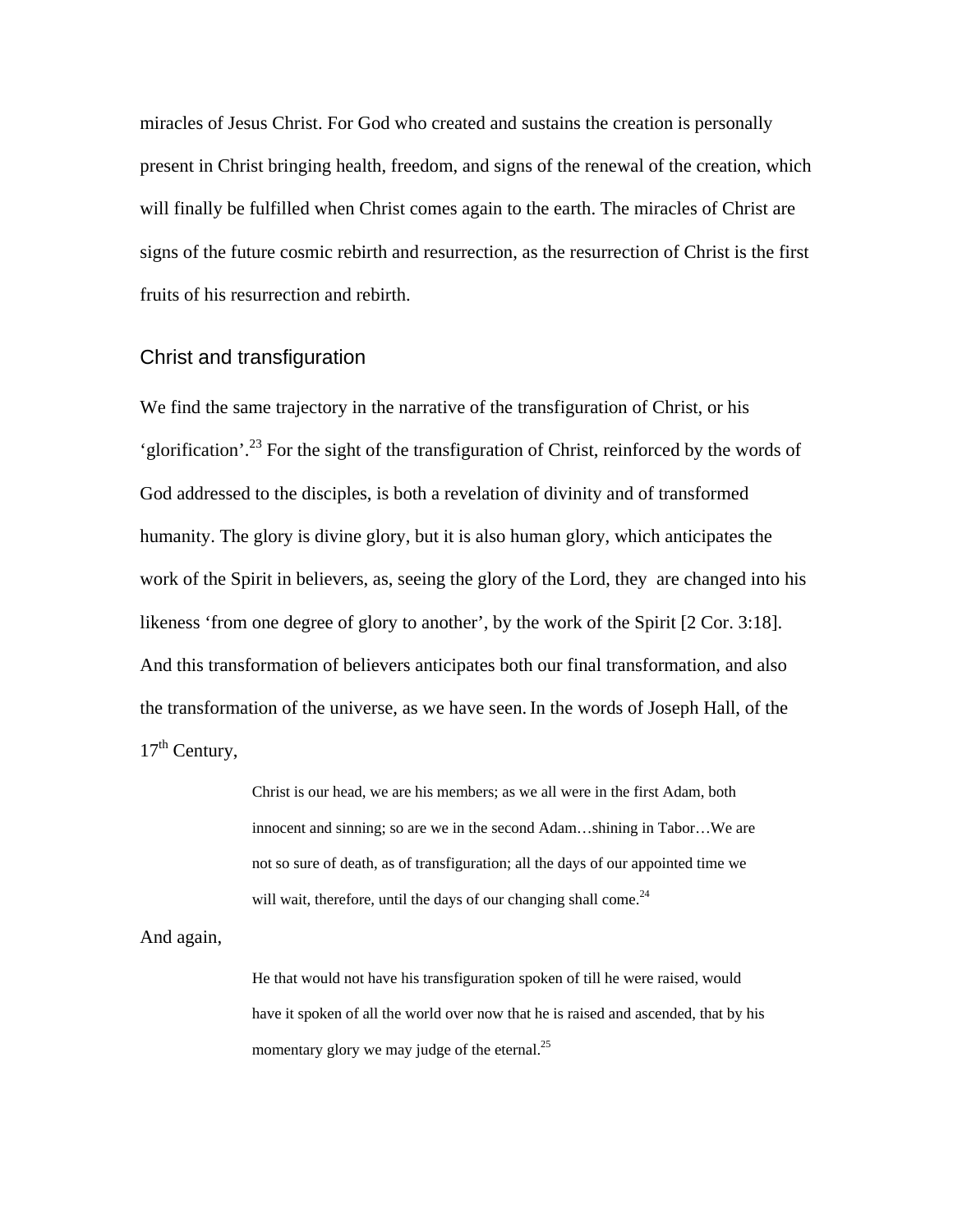As A. M. Ramsey pointed out, it was the transfiguration of the humanity of Christ which was the great sign of hope for the whole creation.

> He who is transfigured is the Son of Man; and, as He discloses on mount Hermon another world, He reveals that no part of created things and no moment of created time lies outside the power of the Spirit, who is Lord, to change from glory into glory.26

In terms of real connection with the creation, the earthy historicity of these events is essential. If the incarnation is historical reality, then the miracles, transfiguration, death, resurrection and ascension must also be historical realities.

# Christ and atonement

Contemporary statements on creation often focus on God's providential care, on the incarnation, on the resurrection of Christ, on the Holy Spirit, and on human responsibility. They often neglect the atoning death of Christ.

Yet this connection is clearly see in Colossians 1, in which the celebration of Christ in creation and in recreation concludes with these words: 'For in him all the fullness of God was pleased to dwell, and through him God was pleased to reconcile to himself all things, whether on earth or in heaven, by making peace through the blood of his cross' [Col 1:19,20]. The words, 'making peace through the blood of his cross' are curiously deleted from the Canticle for the Saturday Morning Office in *A Prayer Book For Australia*, as they are often curiously absent from some discussions of Christ and creation. Other New Testament texts on the restoration of the creation also flows out of the atonement [Rom 3:21-31, 8: 18-25, and Rev 5, 21,22].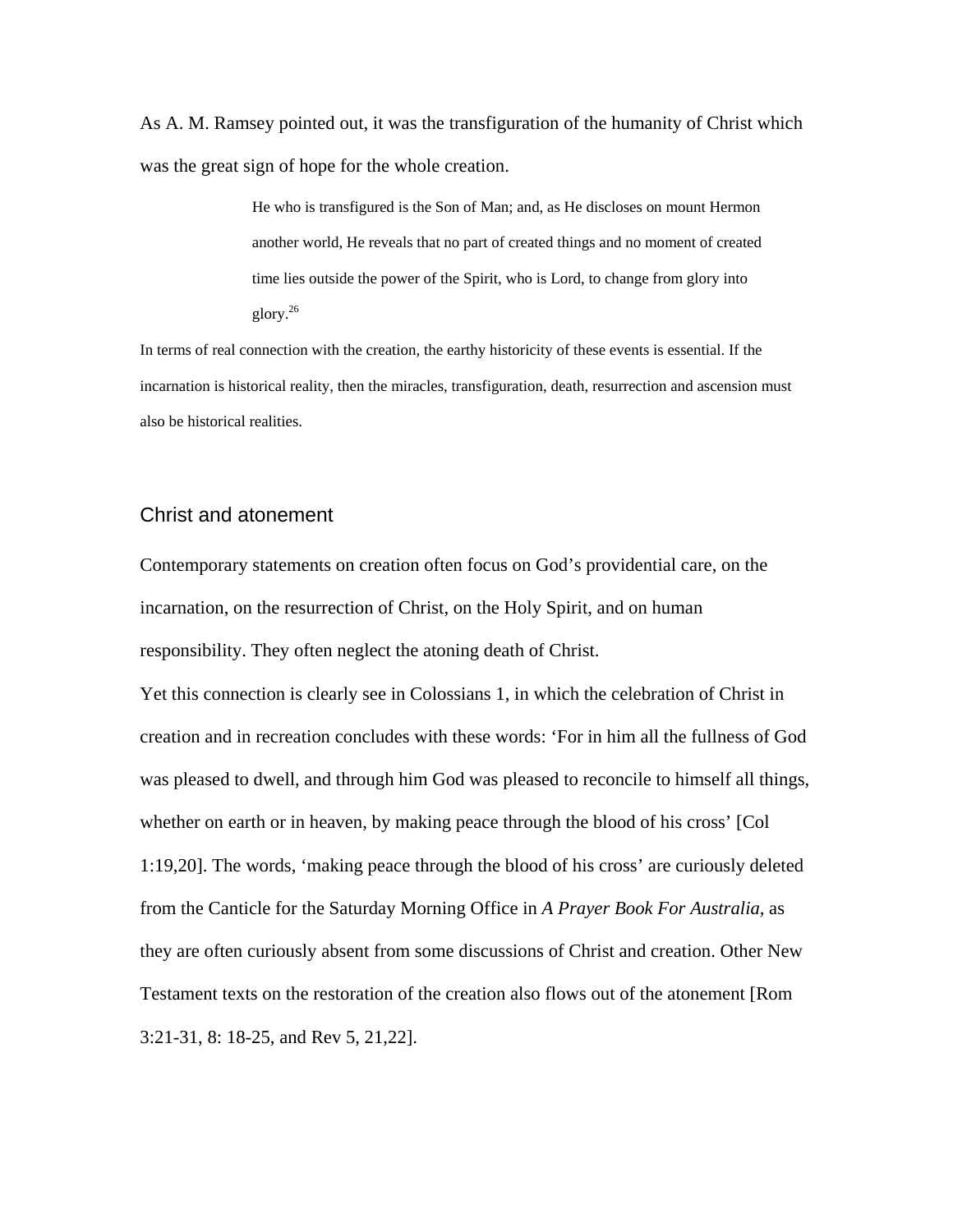As we have seen Traherne celebrated joy in the creation. He also recognised the reality of sin and of the atoning death of Christ within that creation. He knew the glory of God in the glory of the universe, but also knew the dark side of human sinfulness, and the need for atonement.

He recognised sin:

I cannot meet with Sin, but it Kils me, and tis only by Jesus Christ that I can Kill it, and Escape…One Sin is a Dreadfull Stumbling Block in the Way to Heaven. It breeds a long Parenthesis in the fruition of our Joys…There is no Calamity but Sin alone.27

He recognized the power of Christ's atoning death to deal with sin:

Is not my Saviour Dead!

His Blood, thy Bane; my Balsam Bliss, Joy, Wine;

Shall Thee Destroy; Heal, Feed, make me Divine.<sup>28</sup>

He wrote of the death of Christ in these terms:

an Atonement is the Propiciation or Satisfaction which is made to Divine Justice...or the Sacrifice which is offered  $\&$  accepted in his Steed.<sup>29</sup>

Denise Inge comments on Taherne's writing,

While the cosmic Christ model of redemption fits neatly with an affirmative view of creation is does not adequately answer questions of sacrifice, atonement, and payment for sin.<sup>30</sup>

This focus on atonement through the death of Christ and the forgiveness of sins is crucial in any discussion of the creation and the environment. For we live in a society in which enhanced environmental awareness means that our society is most aware of environmental responsibility and environmental sins. It is not enough for us to do our best to repair the immense damage we have caused, though we should work to do this.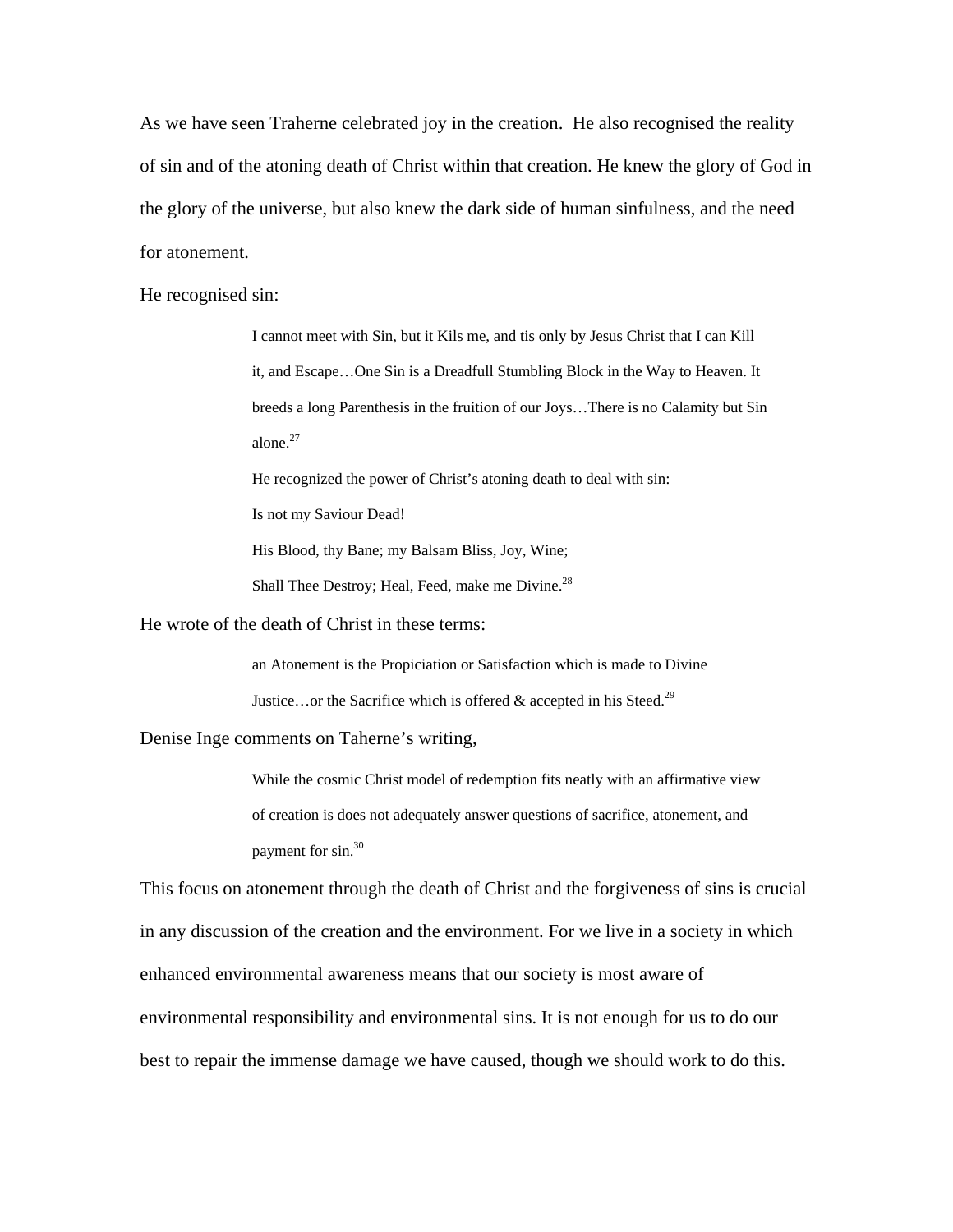Humanity needs the forgiveness of God through the atoning death of Christ for its sins against God's creation and environment. For sins against God in regard to the environment are some of the blatant sins of selfishness and injustice in our world today. We only have good news for the corrupted environment through the death of Christ, and we only honour Christ if we honour his saving death. We need the atonement, and so does the creation. Whether we abuse the creation by trashing it or worshipping it, we need God's forgiveness through Christ's atoning death. For the cursing of the earth in Genesis 3, the result of Adam's sin, is echoed in the curse on the people of God for their disobedience and breaking of law and covenant [Deut 27,28]. Our only hope is the death of Christ. So Paul claimed that 'Christ redeemed us from the curse of the Law by becoming a curse for us - for it is written, "Cursed is everyone who hangs on a tree"' [Gal 3:13]. As N. T. Wright commented,

Because the Messiah represents Israel, he is able to take on himself Israel's curse and exhaust it...The crucifixion of the Messiah is…the *quintessence* of the curse of exile, and its climactic act. $31$ 

This curse was represented in the crucifixion by darkness over the whole land. Morna Hooker wrote:

> The darkness which fell over the whole land…is a sign of the terrible nature of what is taking place…The darkness symbolises the judgement that comes on the land of Israel with the rejection of Israel's king.<sup>32</sup>

In that atoning death Christ endured the curse of God, making peace by the blood of the cross. As John Donne preached,

> The Crosse, to which a bitter curse was nailed by Moses, from the beginning, he that is hanged is, [not onely accursed of God as our Translation hath it], but he is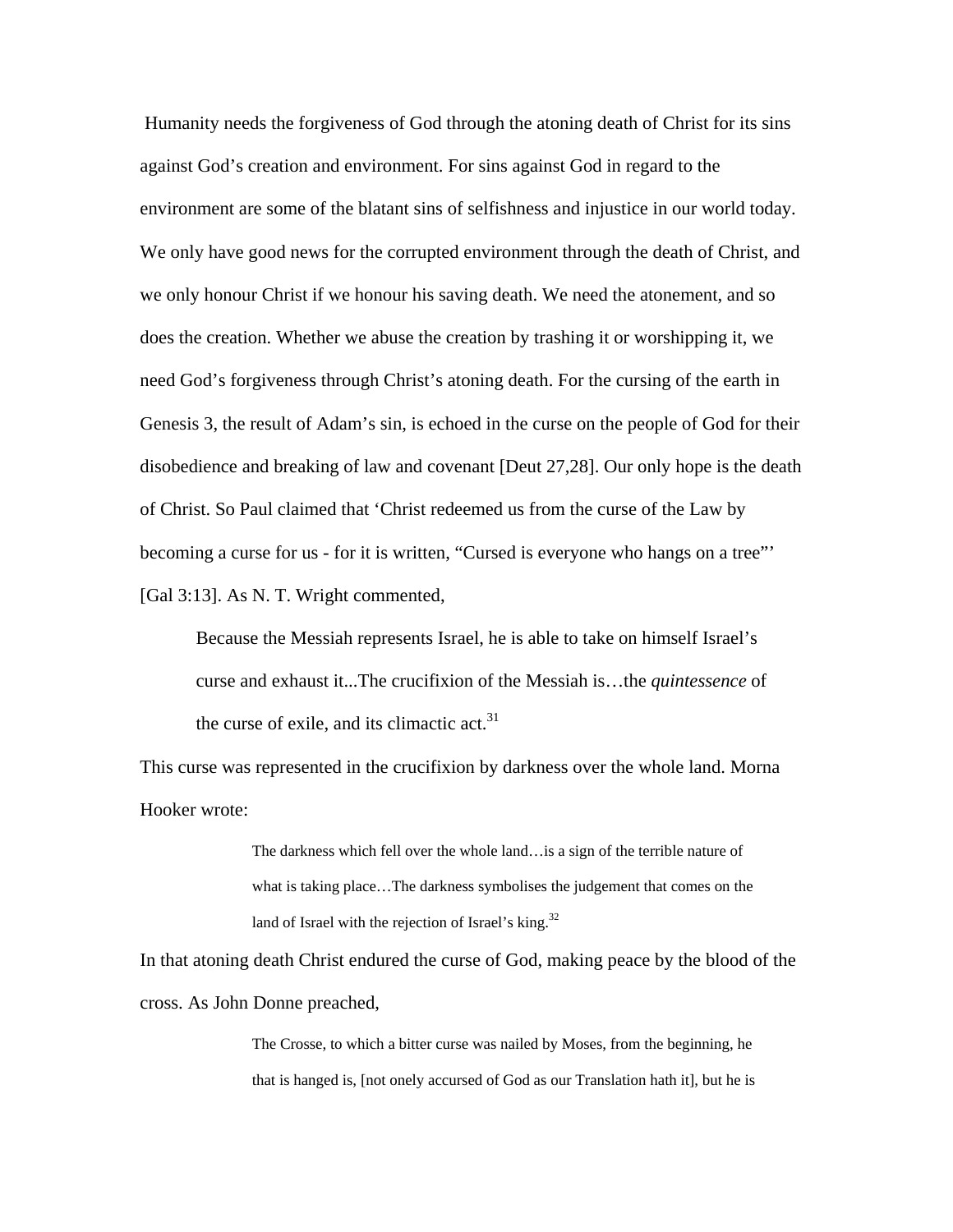the curse of God, [as it is in the Originall] not accursed, but a curse; not a simple curse, but a curse of  $God.<sup>33</sup>$ 

For, as we have seen, Christ reconciled all things by 'making peace through the blood of his cross' [Col 1:20]. We need peace with God, not only with creation: that peace is only found through the blood of Christ's cross.

#### Christ and resurrection and return

There are many versions of future hope. For many, the future is spiritualised and dematerialised; and some evangelical, existential or mystic theologies render the creation redundant. For some, the future judgement will be so severe that nothing will survive. Our view of eschatology often influences our view of the resurrection of Christ. A spiritualised eschatology is frequently reflected in a spiritualised resurrection. For the resurrection of Christ is the first-fruits of the resurrection, and also of the cosmic renewal [Ephes 1:20-23]. It does seem odd to insist on the physicality of the incarnation, but not to insist on the physicality of the resurrection and of eschatology. These are on the same theological trajectory from creation to new creation. In the words of Emil Brunner,

> 'The end of the ways of God is corporeality'…Creation is not an error, not something which must vanish when God shall be all in all…humanity, as perfected in the world of the resurrection, should include the aspect of corporeality through the paradoxical idea of the spiritual body. $34$

#### N. T. Wright observed,

The created order, which God has begun to redeem in the resurrection of Jesus, is a world in which heaven and earth are designed, not to be separated, but to come together. In that coming together, the 'very good' which God spoke over creation at the beginning will be enhanced, not abolished.<sup>35</sup>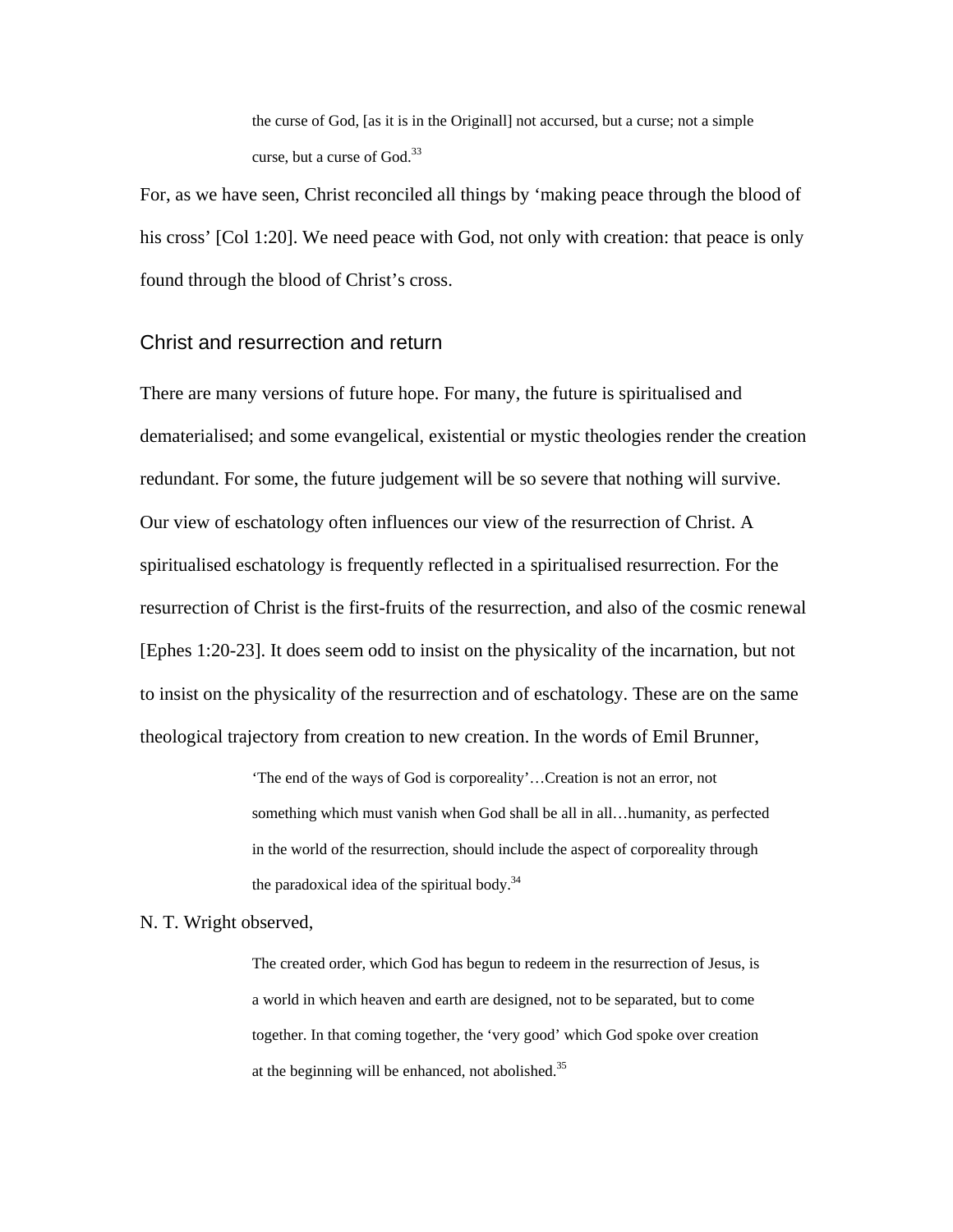This follows Calvin's opinion. He commented that 'the elements of the world…will be consumed in order to receive a new quality while their substance remains the same.<sup>36</sup> For as all things were created in Christ, so too all things will be restored in Christ.<sup>37</sup> So he wrote of the creation as sustained by hope:

> The whole machinery of the world would fall out of gear at almost every moment and all its parts fail in the sorrowful confusion which followed the fall of Adam, were they not borne up from elsewhere by some hidden support…because He has given them a hope of a better condition, they sustain themselves with this, and postpone their longing until the incorruption that has been promised them is revealed.38

# **Conclusion**

We have seen a trajectory from creation to new creation, of God's constant care for and involvement in his universe, of the significance of humanity within the creation, and of the fulfilment of humanity in Christ, his earthy incarnation, his miracles, transfiguration, atoning death, resurrection, and the final consummation of the creation at his return. We have learnt to see God's glory in the creation, to hear the song of creation, to resonate with the groaning of the creation and of humanity, to trust in Christ the revelation of God and of humanity, to hope in the power of his atoning death, to discern in his resurrection the great sign and cause of hope, and to wait in faith for the renewal of all things in Christ. As we see, hear, resonate, trust, hope, discern, and wait, we worship Christ as cosmic Saviour and Lord, and receive all his gifts with faith and praise, to the glory of God.

#### Questions.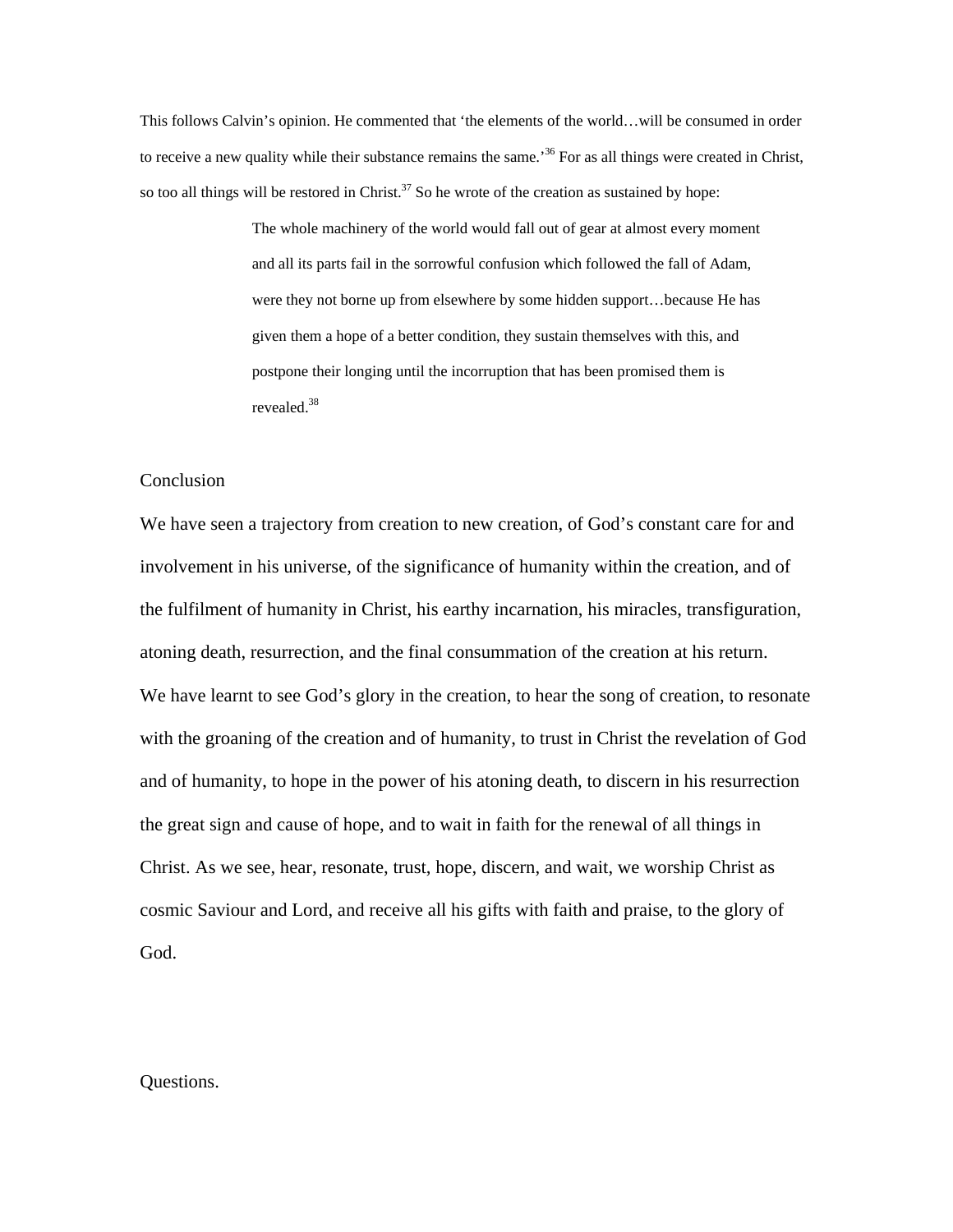- i. What are the characteristic sins of Western Christians in relation to Christ and creation?
- ii. In what ways does this chapter challenge our view of Christ as being too small, too limited, too unclear, or too narrow?
- iii. How might we develop and practice a Biblical spirituality of Christ and creation, individually and corporately?
- iv. How should faith in Christ lead to a global ethic of responsibility for our neighbours and the world we share?

<sup>&</sup>lt;sup>1</sup> I am grateful to other members of the Doctrine Commission for their helpful responses to earlier versions of this paper.

<sup>2</sup> John Calvin, *The Institutes of the Christian Religion,* vols. 1 and 2, tr. Ford Lewis Battles, The Library of Christian Classics, from 1.5.1, The Westminster Press, Philadelphia 1960, p. 52,53.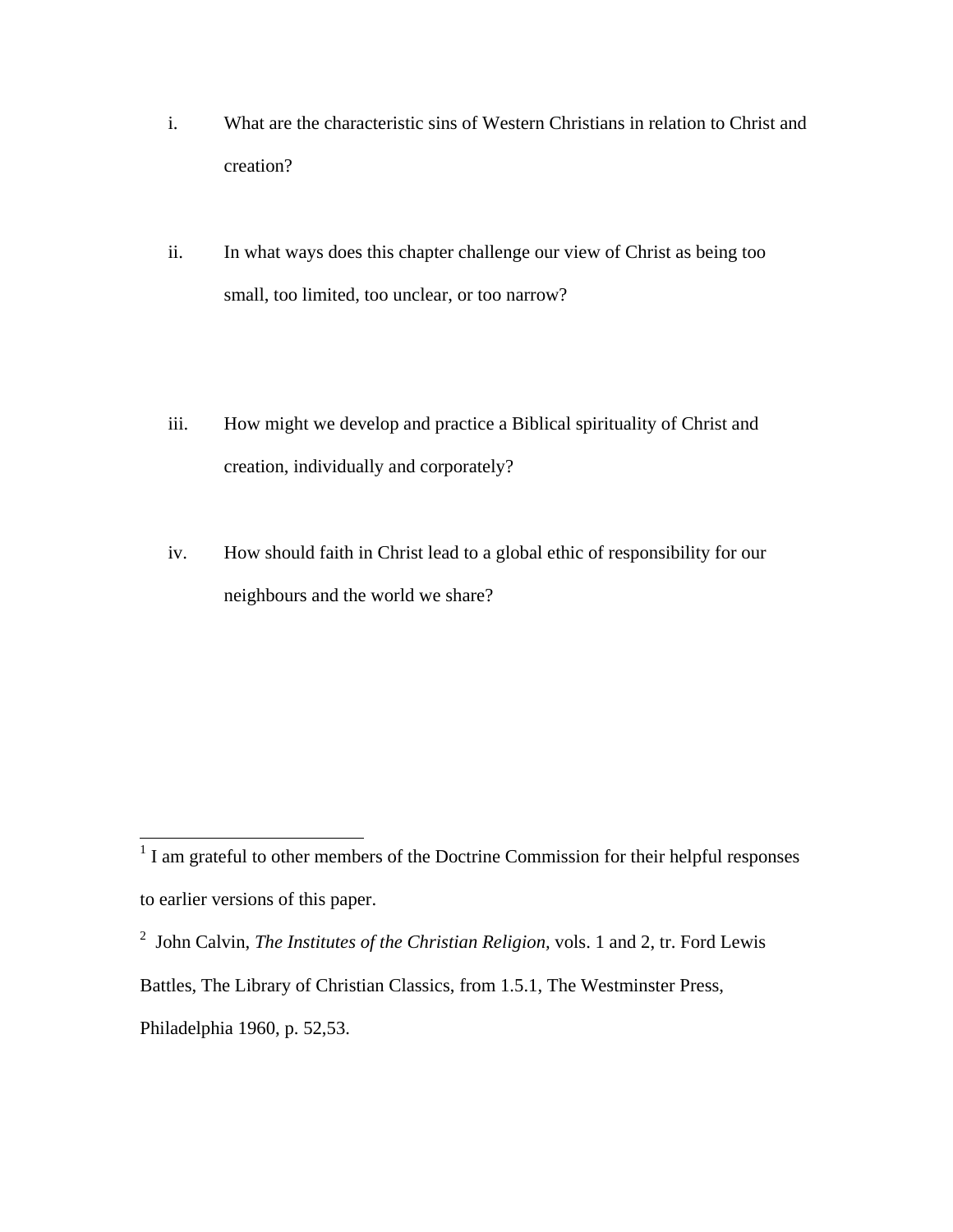3 Ronald Zachman, *John Calvin as Teacher, Pastor, and Theologian*, Baker Academic, Grand Rapids 2006, pp. 234-238.

4 Susan E. Schreiner, *The Theater of His Glory: Nature and Natural Order in the Thought of John Calvin,* Baker Academic, Grand Rapids, 1991, pp. 16-21.

5 John Calvin, *A Commentary on Genesis*, [on Genesis 2:15], tr. John King, Banner of Truth Trust, London [1847] reprint 1965, p. 74.

6 Calvin's Lecture on Jeremiah 5:25, as cited in Marijn de Kroon, *The Honour of God and Human Salvation: Calvin's Theology according to his Institutes,* T&T Clark, Edinburgh and New York, 2001, p.208.

7 Thomas Traherne, *Centuries, Poems and Thanksgivings*, ed. H. M. Margiliouth, Volume I, [The Third Century, 61], Clarendon Press, Oxford, 1972, p. 146. I have retained original spellings.

8 Thomas Traherne, *Centuries, Poems and Thanksgivings*, ed. H. M. Margiliouth, Volume II, [Thanksgivings for the Blessedness of God's Ways, lines 218-227],

Clarendon Press, Oxford, 1972, pp. 262,263.

<sup>9</sup> Traherne, Volume II, [Thanksgivings for the Glory of God's Works, 175], pp. 248,9

10 Rowan Williams, *Tokens of Trust*, Canterbury Press, Norwich, 2007, p. 36.

<sup>11</sup> Vladimir Lossky, *The Mystical Theology of the Eastern Church*, James Clarke,

Cambridge and London, 1973, p. 95. See also the article by Duncan Reid.

<sup>12</sup> I use the NRSV unless otherwise indicated.

13 Calvin, *Genesis*, p. 125.

<sup>14</sup> Calvin, *Genesis*, pp. 217, 218.

<sup>15</sup> Calvin, *Genesis*, p. 86.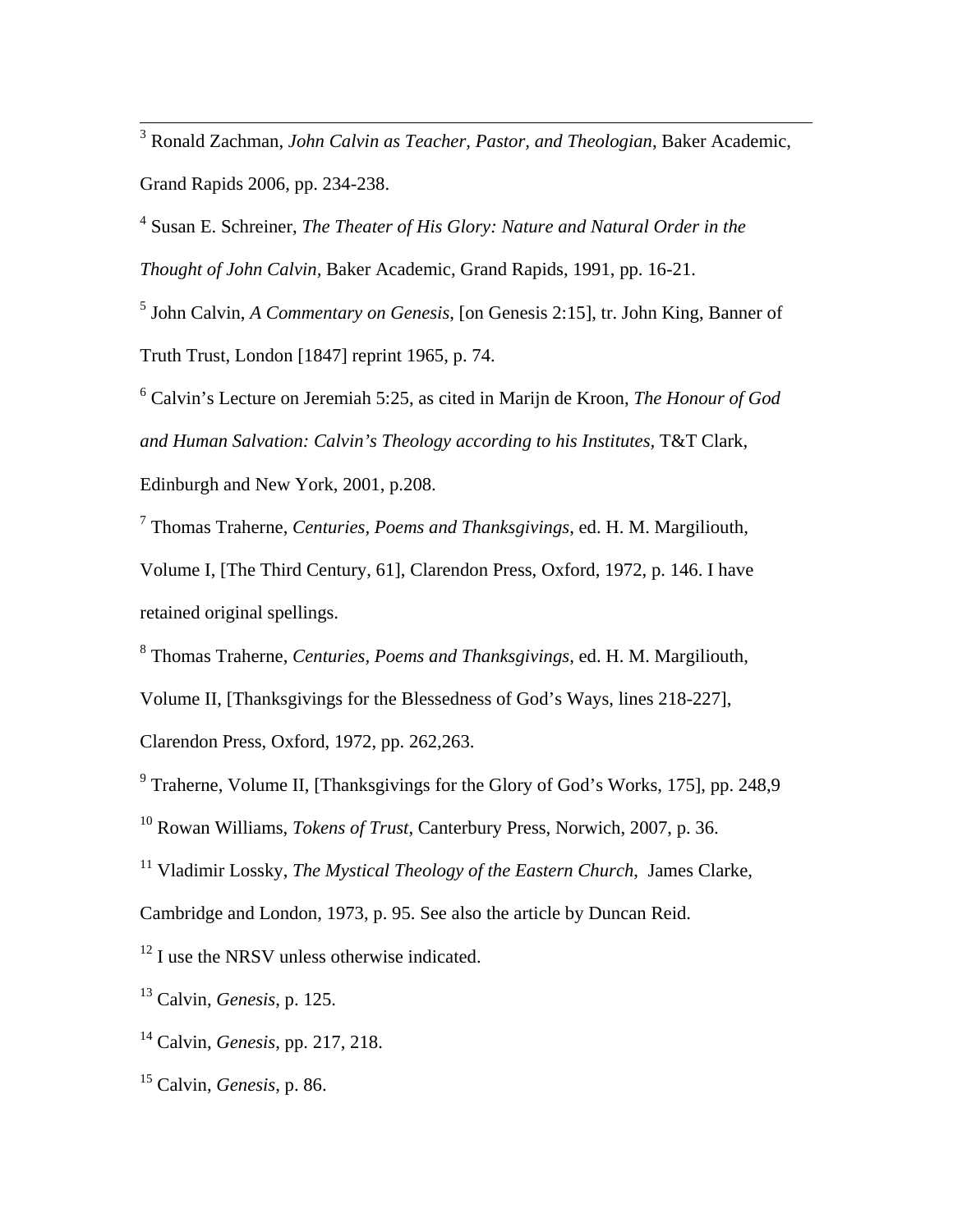16 Calvin, *Institutes,* p. 52,53.

17 C. S. Lewis, *The Discarded Image*, Cambridge University Press, Cambridge, 1964, p. 119.

<sup>18</sup> I have retained 'human' and 'son of man' from Psalm 8, to show the Christological argument of Hebrews

<sup>19</sup> See also the article by Dorothy Lee.

 $20$  See also the article by Mark Thompson on hopeful groaning.

21 Leonhard Goppelt, *Typos: The Typological Interpretation of the Old Testament in the New*, Eerdmans, Grand Rapid 1982, pp. 184,194. See also the article by Heather Thomson.

22 Gerhard Gloege, *The Day of his Coming: The Man in the Gospels*, SCM Press,

London, 1963, pp. 151,154.

23 Arthur Michael Ramsey, *The Glory of God and the Transfiguration of Christ*,

Longmans, Green and Co, London, 1949, p. 101.

24 Joseph Hall, *Contemplations on the Historical Passage of the Old and New* 

*Testaments*, no date, Google Book Search, http://google.com/books?id=l8-pGIhF\_W8C,

p 518, [accessed 19 January 2010]

25 Hall, *Contemplations,* p 512.

26 Ramsey*,* p. 147

 $27$  Traherne, Volume I, p. 141.

 $28$  Traherne, p. 140.